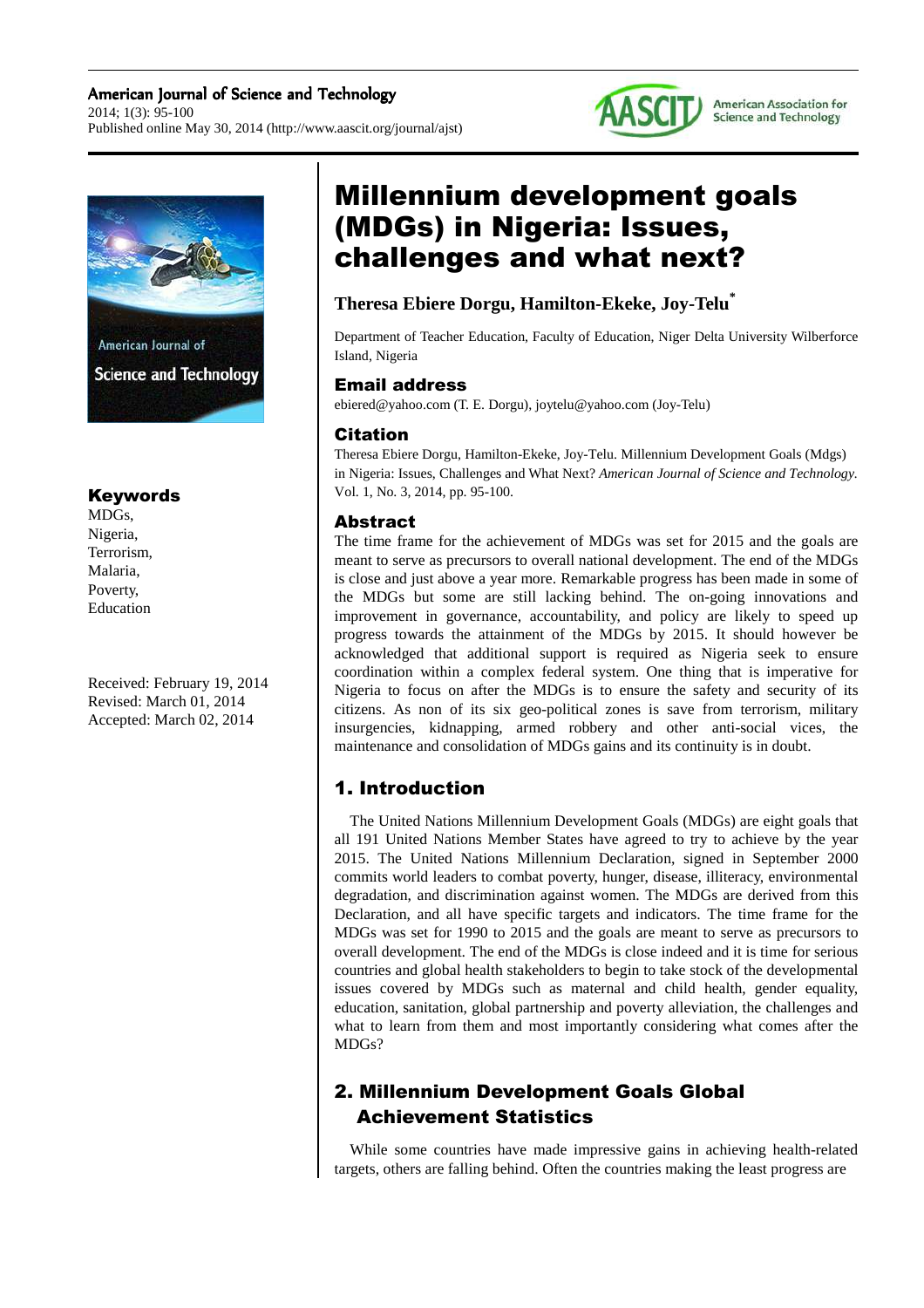those affected by high levels of HIV/AIDS, economic hardship or conflict. Malnutrition is the underlying cause of death in an estimated 35% of all deaths among children under five years of age. The proportion of underweight children in developing countries has declined from 28% to 17% between 1990 and 2011. This rate of progress is close to the rate required meeting the MDG target, however improvements have been unevenly distributed between and within different regions.

Globally, significant progress has been made in reducing mortality in children under-five years of age. In 2011, 6.9 million children under-five died, compared with 12 million in 1990. Between 1990 and 2011, under-five mortality declined by 41%, from an estimated rate of 87 deaths per 1000 live births to 51. The global rate of decline has also accelerated in recent years – from 1.8% per annum during 1990–2000 to 3.2% during 2000–2011. Despite this improvement, the world is unlikely to achieve the MDG target of a two-thirds reduction in 1990 mortality levels by the year 2015. In 2011, global measles immunization coverage was 84% among children aged 12–23 months. More countries are now achieving high levels of immunization coverage; in 2011, 64% of Member States reached at least 90% coverage. Between 2000 and 2010, the estimated number of measles deaths decreased by 74%, accounting for about one fifth of the overall decline in child mortality.

Despite a significant reduction in the number of maternal deaths – from an estimated 543 000 in 1990 to 287 000 in 2010 – the rate of decline is just over half that needed to achieve the MDG target of a three quarters reduction in the mortality ratio between 1990 and 2015. To reduce the number of maternal deaths, women need access to goodquality reproductive health care and effective interventions. In 2008, 63% of women aged 15–49 years who were married or in a consensual union were using some form of contraception, while 11% wanted to stop or postpone childbearing but were not using contraception. The proportion of women receiving antenatal care at least once during pregnancy was about 81% for the period 2005–2011, but for the recommended minimum of four visits or more the corresponding figure drops to around 55%.

The proportion of births attended by skilled personnel – crucial for reducing prenatal, neonatal, and maternal deaths – is above 90% in three of the six World Health Organisation (WHO) regions. However, increased coverage is needed in certain regions, such as the WHO African Region where the figure remains less than 50%.

In 2011, an estimated 2.5 million people were newly infected with HIV – 24% less than the 3.1 million people newly infected in 2001. Sub-Saharan Africa accounted for 70% of all the people who acquired HIV infection globally. There were an estimated 34 million people living with HIV in 2011, an increase from previous years. As access to antiretroviral therapy in low- and middle-income countries improves (a little over 8 million people in low- and middle-

income countries received treatment in 2011), the population living with HIV will continue to grow since fewer people are dying from AIDS-related causes.

Malaria: About half the world's population is at risk of malaria, and an estimated 216 million cases in 2010 led to approximately 655 000 deaths – 86% of these in children under the age of five. In a total of eight countries and one territory in the WHO African Region there was a more than 50% reduction in either confirmed malaria cases or malaria admissions and deaths (Ayi *et al*., 2010). The coverage of interventions such as the distribution of insecticide-treated nets and indoor residual spraying has greatly increased, and will need to be sustained in order to prevent the resurgence of disease and deaths caused by malaria.

Tuberculosis: The annual global number of new cases of tuberculosis has been slowly falling since 2006 and fell 2.2% between 2010 and 2011. In 2011, there were an estimated 8.7 million new cases, of which about 13% involved people living with HIV. Mortality due to tuberculosis has fallen 41% since 1990 and is trending to globally reach a 50% reduction by 2015. Incidence rates are also falling in all WHO's six regions. Globally, treatment success rates have been sustained at high levels, at or above the target of 85%, for the past four years.

Other diseases: neglected tropical diseases affect more than a billion people worldwide. With the exception of dengue and leishmaniasis, these diseases rarely cause outbreaks, and thrive in the poorest, most marginalized communities, causing severe pain, permanent disability, and death.

Through a coordinated and integrated approach since 2007, WHO has demonstrated that control, elimination and even eradication of these diseases is feasible. With fewer than 1058 cases of dracunculiasis reported in 2011, the disease is on the verge of eradication without the use of any medication or vaccine.

The world has now met the MDG target relating to access to safe drinking water. In 2010, 89% of the population used an improved source of drinking water compared with 76% in 1990. Progress has however been uneven in different regions. With regard to basic sanitation, current rates of progress are too slow for the MDG target to be met globally. In 2010, 2500 million people did not have access to improved sanitation facilities, with 72% of these people living in rural areas. The number of people living in urban areas without access to improved sanitation is increasing because of rapid growth in the size of urban populations.

Many people continue to face a scarcity of medicines in the public sector, forcing them to the private sector where prices can be substantially higher. Surveys undertaken from 2007-2011 show the average availability of selected generic medicines in low- and middle-income countries was only 51.8% in the public sector. Patient prices of lowest priced generics in the private sector averaged 5 times international reference prices, ranging up to about 14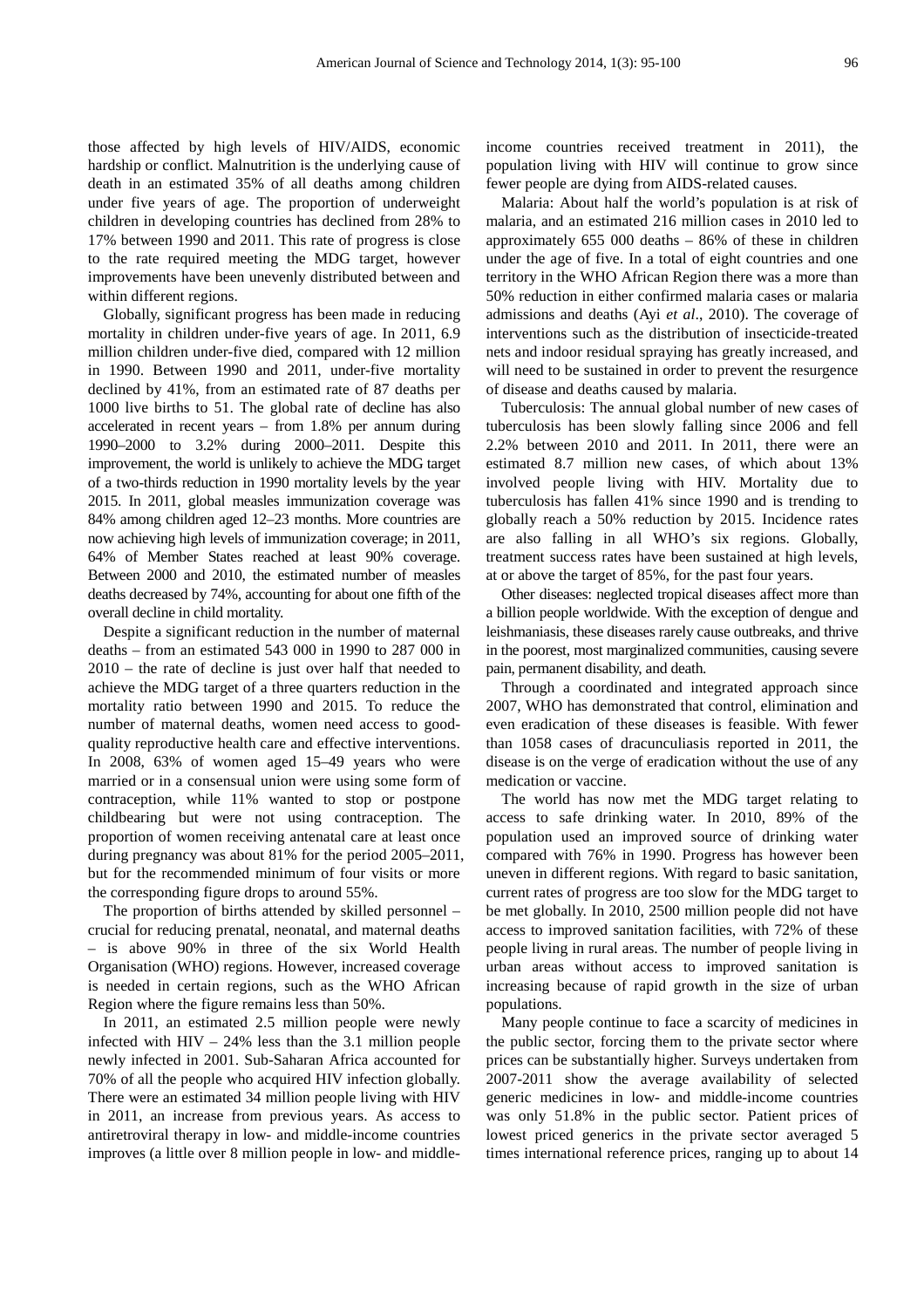times higher in some countries. Even the lowest-priced generics can put common treatments beyond the reach of low-income households in developing countries. Patients suffering chronic diseases pay the greatest price. Effective treatments for the majority of the global chronic disease burden exist, yet universal access remains out-of-reach (Alaba and Alaba, 2009).

## 3. An Overview of Millennium Development Goals in Nigeria: Current Progress

The progresses made so far on the eight MDGs in Nigeria are as follows:

Goal One: Eradication of Extreme Poverty and Hunger; recent economic growth, particularly in agriculture, has markedly reduced the proportion of underweight children, from 35.7 per cent in 1990 to 23.1 per cent in 2008. However, growth has not generated enough jobs and its effect on poverty is not yet clear (the most recent data is from 2004). The available data and the current policy environment suggest that the target will be difficult to meet. Growth needs to be more equitable and broad-based. Developing agriculture and creating jobs will require the public sector to create an enabling environment for business, including building critical infrastructure, making regulatory services transparent and providing sustainable access to enterprise finance. Social protection and poverty eradication programs need to be scaledup and better coordinated.

Goal Two: Achievement of Universal Basic Education; in a major step forward, nearly nine out of ten children, 88.8 per cent, are now enrolled in school. Nevertheless, regional differences are lush. State primary completion rates range from 2 per cent to 99 per cent. In particular, progress needs to be accelerated in the north of the country if the target is to be met. Low completion rates reflect poor learning environments and point to the urgent need to raise teaching standards. The rapid improvement in youth literacy, from 64.1 per cent to 80 per cent between 2000 and 2008, appears to have reached a plateau. The Universal Basic Education Scheme is a promising initiative that needs to be reformed and strengthened (Hamilton-Ekeke, 2012). The Federal Teachers' Scheme and in-service training by the National Teachers' Institute have begun to address the urgent need to improve the quality of teaching. To accelerate progress and reduce regional disparities, these initiatives need to be rapidly expanded and improved.

Goal Three: Promotion of Gender Equity and Equality: there is a gradual improvement in the proportion of girls enrolled in primary school, though noteworthy, is not yet enough to meet the target. There are still fewer girls than boys in school. There are signs of backsliding in the number of girls in tertiary education. Measures to encourage girls to attend school, particularly by addressing cultural barriers in the north of the country, and to provide the economic

incentives for boys to attend school in the south-east, are urgently required. Although few women currently hold political office, the new policy framework is encouraging. However, gradual gains in parliamentary representation for women need to be greatly expanded in forthcoming elections. Confronting regional variations in the determinants of gender inequality requires policies based on an understanding of the underlying socioeconomic, social and cultural factors. State and local government efforts will thus be critical to the achievement of this goal.

Goal Four: Reduction of Child Mortality: progress in reducing child mortality has been rapid. With sustained effort and improvement in related and lagging sectors, such as water and sanitation, there is a strong possibility of achieving Goal 4 by 2015. Under-five mortality has fallen by over a fifth in five years, from 201 deaths per 1,000 live births in 2003, to 157 deaths per 1,000 live births in 2008. In the same period, the infant mortality rate fell even faster, from 100 to 75 deaths per 1,000 live births. Recent interventions – including Integrated Management of Childhood Illnesses – that reflect the underlying causes of child deaths, have contributed to these successes. However, these need to be rapidly expanded and accelerated if Nigeria is to achieve Goal four. Access to primary health care needs to be improved by more investment in infrastructure, human resources, equipment and consumables, and better management. Implementation arrangements must target local needs, which vary hugely from community to community and state to state. Routine immunization is unsatisfactory but can be rapidly improved by building on the successes of the near-eradication of polio.

Goal Five: Improving Maternal Health: recent progress towards this goal is promising and, if the latest improvements can be sustained at the same rate, Nigeria will reach the target by 2015. Maternal mortality fell by 32 per cent, from 800 deaths per 100,000 live births in 2003 (at the time one of the highest maternal mortality rates in the world) to 545 deaths per 100,000 live births in 2008. However, the proportion of births attended by a skilled health worker has remained low and threatens to hold back further progress. Government commitment is not in doubt. An innovative Midwives Service Scheme is expected to contribute substantially to ongoing shortfalls but its impact has yet to be reflected in the data. If the scheme is expanded in proportion to the national gap in the number of midwives, this will further accelerate progress. In addition, more mothers will be covered by antenatal care as access to quality primary healthcare improves and incentives attract health workers to rural areas, indicating that Nigeria will turn progress to date on this goal into a MDG success story.

Goal Six: Combating HIV/AIDS, Malaria, and other Diseases: Nigeria has had striking success in almost eradicating polio, reducing the number of cases by 98 per cent between 2009 and 2010. Another marked success was the fall in the prevalence of HIV among pregnant young women aged 15-24 from 5.8 per cent in 2001 to 4.2 percent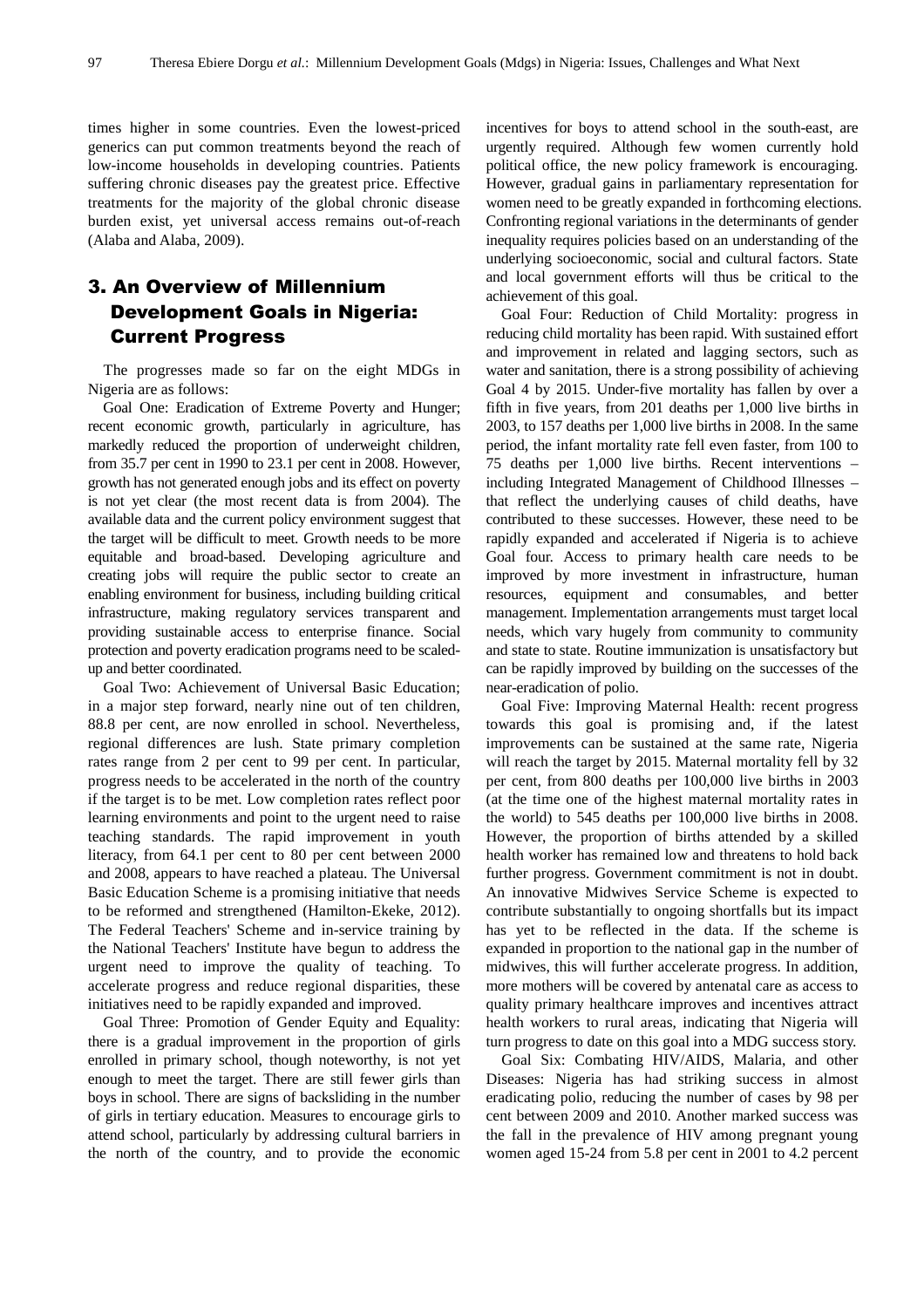in 2008. Thus, nationally, Nigeria has already achieved this target. However, some states still have high prevalence rates that require urgent policy attention. Successes have been buoyed by better awareness and use of contraceptives. There has been a sharp decrease in malaria prevalence rates. Nationwide distribution of 72 million long-lasting insecticide-treated bed nets, although only in its initial stages, protected twice as many children (10.9 per cent) in 2009, compared to 2008 (5.5 per cent). Similar progress has been made with tuberculosis. With sustained attention, tuberculosis is expected to be a limited public health burden by 2015. To consolidate and extend progress on goal six, challenges that need to be addressed include improving knowledge and awareness of HIV/AIDS, improving access to antiretroviral therapies, and effective implementation of the national strategic frameworks for HIV/AIDS, malaria and tuberculosis control; the inclusion of malaria education in school curriculum from primary to tertiary level on the vector-control strategy of malaria eradication (Hamilton-Ekeke, 2013).

Goal Seven: Ensuring Environmental Sustainability: Nigeria's natural resources, some of its most valuable national assets, are still seriously threatened. For example, between 2000 and 2010 the area of forest shrank by a third, from 14.4 per cent to 9.9 per cent of the land area. Similarly, access to safe water and sanitation is a serious challenge for Nigeria. Little progress was made up to 2005 but improvements since then have brought the proportion of the population accessing safe water to 58.9 per cent and the proportion accessing improved sanitation to 51.6 per cent (Jimoh, 2005). The major challenge lies in translating substantial public investments in water into effective access. This requires more involvement by communities to identify local needs, and better planning to deliver holistic and sustainable solutions. In sanitation, efforts are falling short of the target. Rural-urban migration will add to the pressure on sanitation infrastructure throughout the country. It is doubtful that town-planning authorities have made adequate preparations for sustainable housing and sanitation. There is an urgent need for managerial, technical, and financial resources to deal with these challenges to be established at state and local government levels. Given the risks of over-exploitation of groundwater in the North and the influx of saline water in the South, innovative solutions are required across the country.

Goal Eight: Developing a Global Partnership for Development: debt relief negotiated by Nigeria in 2005 provided new opportunities for investment in the social sector. Debt servicing fell from 15.2 per cent of exports in 2005 to 0.5 percent in 2008. To build on these positive developments there is a need to take action to forestall a relapse into unsustainable levels of debt that could prevent the country from achieving the MDGs. The outlook for the broader partnership for development is not as bright. Trade agreements continue to be inequitable and constrain exports and economic growth. Development assistance has grown although, when debt relief is excluded, it is still very low on a per capita basis. Improving the quality of human and capital resources available is critical to attracting the foreign direct investment that is needed to contribute to development. As a result of the deregulation of the telecommunications sector in 2001, the proportion of the population with access to mobile telephones increased from 2 per cent to 42 per cent between 2000 and 2008. However, this has yet to bridge the digital divide and only 15.8 per cent of the population currently has access to the Internet.

## 4. National Health Policy and Strategy is the Basis for Improving Health Outcomes

Each MDG has targets set for 2015 and indicators to monitor progress from 1990 levels. Several of these relate directly to health. Therefore the way forward for the actualization of MDGs will include thus:

- Better health outcomes depend on effective interventions delivered by better health systems.
- Better health requires coherent policies and a comprehensive approach that also addresses the social, environmental, and economic determinants of ill health.
- Outcomes, interventions, programs, and systems come together in a robust national health policy and strategy.
- Systems that seek synergies between programs get better results and can accelerate progress towards the MDGs.
- The national health policy and strategy links an analysis of needs and current performance with future objectives and priorities and details of the financial and institutional arrangements needed to achieve them.
- Development of a national health policy and strategy must be country-led and requires an inclusive process of consultation to ensure democratic ownership of the product.
- There is an urgent need to align external support around the national health policy and strategy to reduce fragmentation and the burden on a country.

### 5. Millennium Development Goals: The Challenge and What Next

A lot of programs and projects have been instituted across the globe but mostly in Lower Middle Income Countries to help achieve these development goals. With the deadline of 2015 looming, intensified efforts have been made in countries that have not achieved the goals, one of which is Nigeria. There have been various approaches to these programs with some vertical and horizontal methods. Vertical approach being the development and implementation of projects and programs targeted at specific areas e.g. HIV/AIDS programs. While horizontal approaches focus on the development and implementation of projects that span various areas of interest and involve collaborations and integrations with differing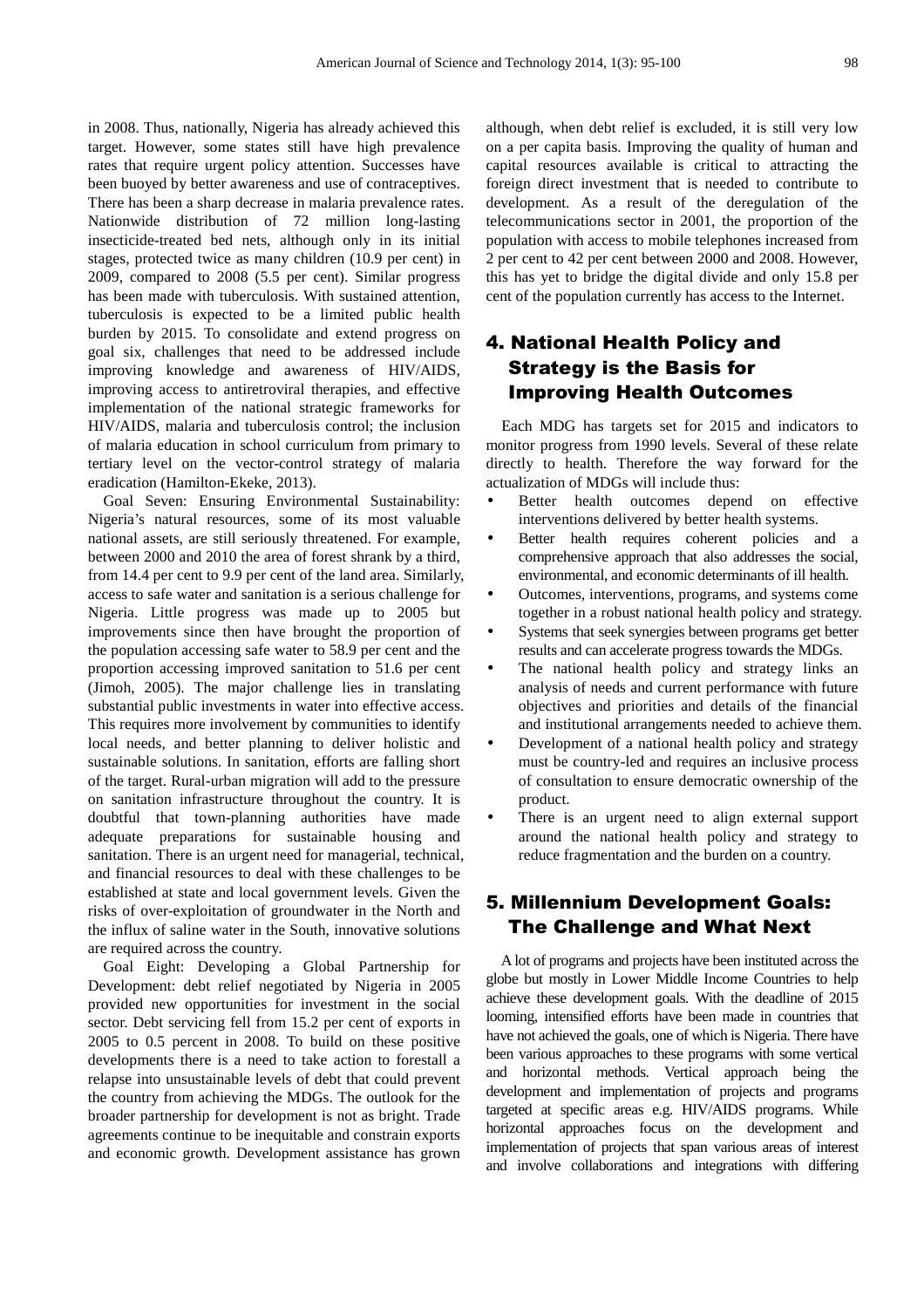stakeholders in this process. Nigeria has participated in and implemented several international, regional, and local programs in line with these MDGs and a lot of public and private institutions have absorbed these programs. A lot of infrastructure has been built on the premises of these projects and healthcare professionals have been trained alongside. These and many more are still ongoing and expected to be in place up until 2015 and beyond (Ahmadu, 2013).

One thing that is imperative for Nigeria to focus on after the MDGs is to ensure the safety and security of citizens first. It is not clear how any of the development precursors can have any long-term effect in the present unsecured and terrifying state the nation is in. Lives are being wasted and properties destroyed each day across the country. In the North, we have Boko Haram terrorists. In the Southeast and South-south kidnappings and impunity seems rampant and armed robbers terrify people who live in the Southwest of the country. It is so bad in the North that healthcare workers are being targeted and killed in the line of duty, as was the case in Kano and Yobe states. Health professionals are forced to leave violence prone areas and one wonders who would be left to carry on the work; it turns out that the unstable areas are actually the areas that record the poorest MDG indices. For instance in the eradication of malaria, geopolitical zonal variations of malaria indicators were reported by Nigeria Malaria Operation Plan (NMOP, 2012) as follows: the highest malaria prevalence zones were North East (fifty percent), North Central (forty-nine percent), and North West (fortyeight percent), while the lowest prevalence zones were South East (twenty-eight percent), South West (thirty-one percent) and South-South (thirty-two percent). Insecticide Treated Nets (ITN) ownership was highest in the South West (twenty percent). What should be next for Nigeria will be to consolidate the gains of MDGs so far glean through ensuring adequate security of lives and properties in all parts the country.

#### 6. Conclusion

The MDGs have been a powerful force in the fight to reduce poverty and inequity. Health is at the centre of the development agenda. All the MDGs influence health, and all causes of ill-health affect the achievement of the MDGs. The focus on specific goals has spurred innovation – new tools, new ways of doing business and new resources. Progress is being made, but is unequal and fragile also huge challenges remain. Conflict-affected and fragile states are furthest away from achieving the MDGs. More efforts and investment are necessary to prevent setbacks, and to accelerate progress towards the MDGs. Better data are key – the lack of investment in health information systems at country level to assess achievements is a significant problem. Time is short – urgent action is needed.

The on-going innovations and improvement in governance, accountability and policy are likely to speed

up progress towards the attainment of the MDGs by 2015.It should however be acknowledged that additional support is required as Nigeria seek to ensure coordination within a complex federal system; sub-optimal coordination; the challenges of human resources and huge funding gaps; and in coping with external shocks such as financial and food crises and climate change. The measuring of progress has in itself posed challenges. Data gaps are only now being plugged, and missing or unreliable baseline data has made it difficult to assess progress on some indicators. Massive variation between our sub-national units, with each facing a different set of challenges and priorities, has made communicating a national message on the MDGs particularly difficult. Skepticism of whether Nigeria can achieve the MDGs has also been widespread, generated by the relative nature of the targets, which place a huge burden the country that started from a very weak baseline. Anyway, in rising to these challenges, Nigeria took a number of steps which include a preparation and a commitment to implementing the 5-Year (2010-2015) Countdown Strategy – Roadmap to Accelerate Nigeria's Progress towards achieving the Millennium Development Goals (OSSAP-MDGs, 2012) The Countdown Strategy is closely linked with Nigeria's medium and long term vision (Nigeria-Vision20:2020) aimed at enabling Nigeria join the league of the top 20 economies of the world by 2020. It contains four strategic imperatives for achieving the MDGs; namely: improving the governance and accountability environment; strengthening coordination and cooperation among the three tiers and arms of government; mobilizing and committing all communities and key stakeholders to the MDGs; and ensuring effective mainstreaming of MDGs into overall national and sub-national development visions and plans.

#### References

- [1] Ahmadu, M. (2013) Post MDG: what should Nigeria Focus on, Health Desk June 25
- [2] Alaba, O.A and Alaba, O.B. (2009). Malaria in rural Nigeria: Implications for the millennium development goal. African Development Review, 21(1):73-85
- [3] Ayi I, Nonaka D, Adjovu JK, Hanafusa S, Jimba M, Bosompem KM, Mizoue, T.,Takeuchi, T., Boakye, D.A and Kobayashi, J.(2010) School-based participatory health education for malaria control in Ghana: engaging children as health messengers, Malaria Journal, 9(1):1-12
- [4] Hamilton-Ekeke, J-T. (2012). Universal Basic Education and the Need to Educate the Girl-Child, In Eze, S.G.N., Okpaga, A. and Onuorah, A.N. (Eds) Issues and Challenges in Universal Basic Education in Nigeria, Onitsha: West and Solomon Publishing Co Ltd, pp. 96-111
- [5] Hamilton-Ekeke, J-T (2013) Combating malaria in Nigeria through malaria education in schools and communities, Journal of Biological and Scientific Opinion (In Press)
- [6] Jimoh A. The malaria burden and agricultural output in